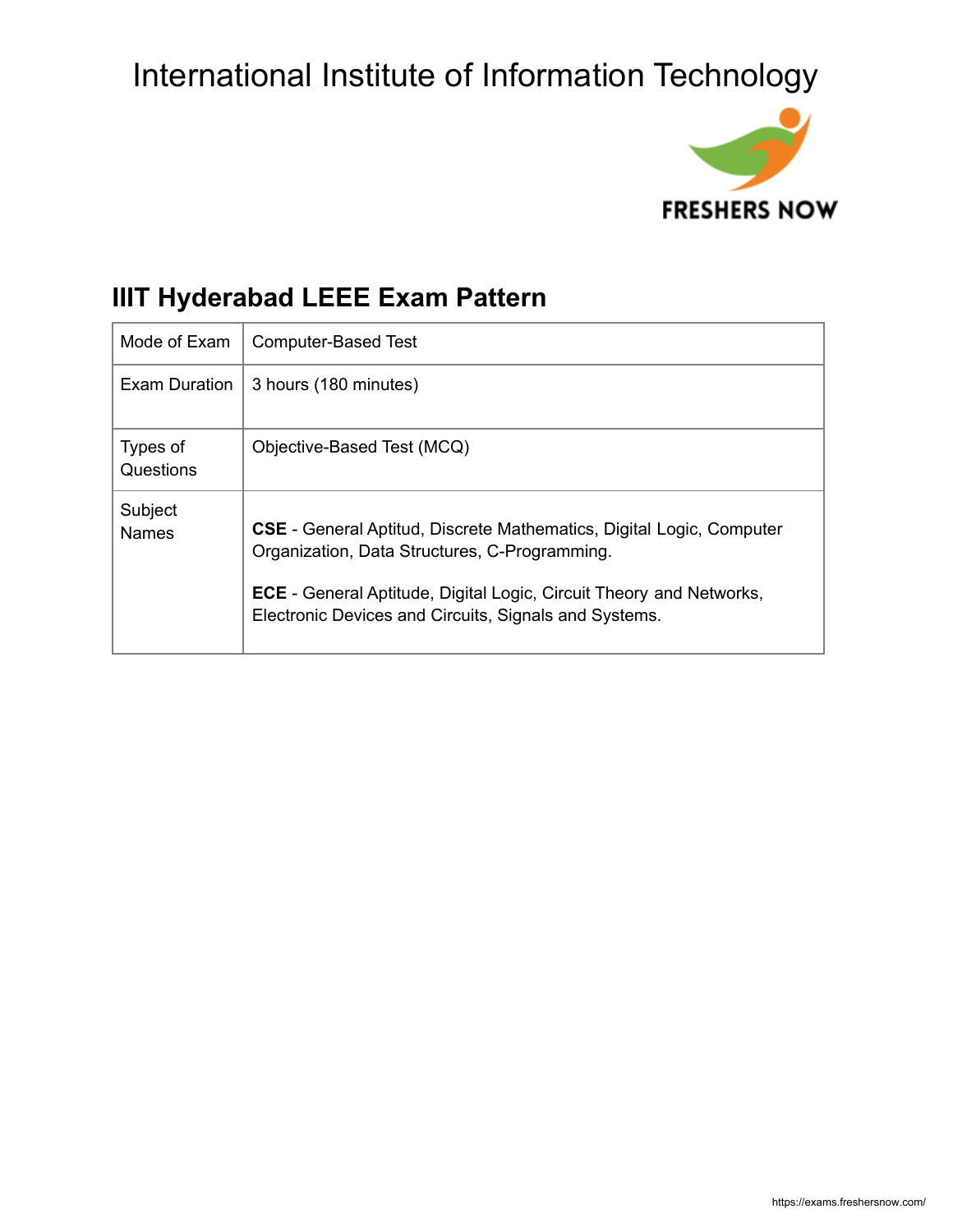

### **IIIT Hyderabad LEEE Syllabus**

#### **Computer Science and Engineering Exam**

| <b>IIIT Hyderabad LEEE CSE Syllabus</b> |                                                                                                                                                                                                                                                                                                                                                                                                                                                                                                                                                                                                                                                                                                                                                                                                                                                                                                                                               |  |
|-----------------------------------------|-----------------------------------------------------------------------------------------------------------------------------------------------------------------------------------------------------------------------------------------------------------------------------------------------------------------------------------------------------------------------------------------------------------------------------------------------------------------------------------------------------------------------------------------------------------------------------------------------------------------------------------------------------------------------------------------------------------------------------------------------------------------------------------------------------------------------------------------------------------------------------------------------------------------------------------------------|--|
| General<br>Aptitude                     | <b>Verbal Aptitude</b> - Basic English grammar, Tenses, articles,<br>adjectives, prepositions, conjunctions, verb-noun agreement, and<br>other parts of speech Basic vocabulary: words, idioms, and<br>phrases in<br>context Reading and comprehension Narrative sequencing<br>Data interpretation - Data graphs (bar graphs, pie charts, and<br>other graphs representing data), 2- and 3-dimensional plots,<br>maps, and tables Numerical<br>computation and estimation: ratios, percentages, powers,<br>exponents and logarithms, permutations and combinations, and<br>series Mensuration and geometry Elementary statistics and<br>probability<br>Analytical Aptitude - Logic deduction and induction, Analogy<br>Numerical relations and reasoning<br>Spatial Aptitude - Transformation of shapes: translation,<br>rotation, scaling, mirroring, assembling, and grouping Paper<br>folding, cutting, and patterns in 2 and 3 dimensions |  |
| <b>Discrete</b><br><b>Mathematics</b>   | Algorithm<br><b>Binary</b><br><b>Discrete Mathematics</b><br>Logic                                                                                                                                                                                                                                                                                                                                                                                                                                                                                                                                                                                                                                                                                                                                                                                                                                                                            |  |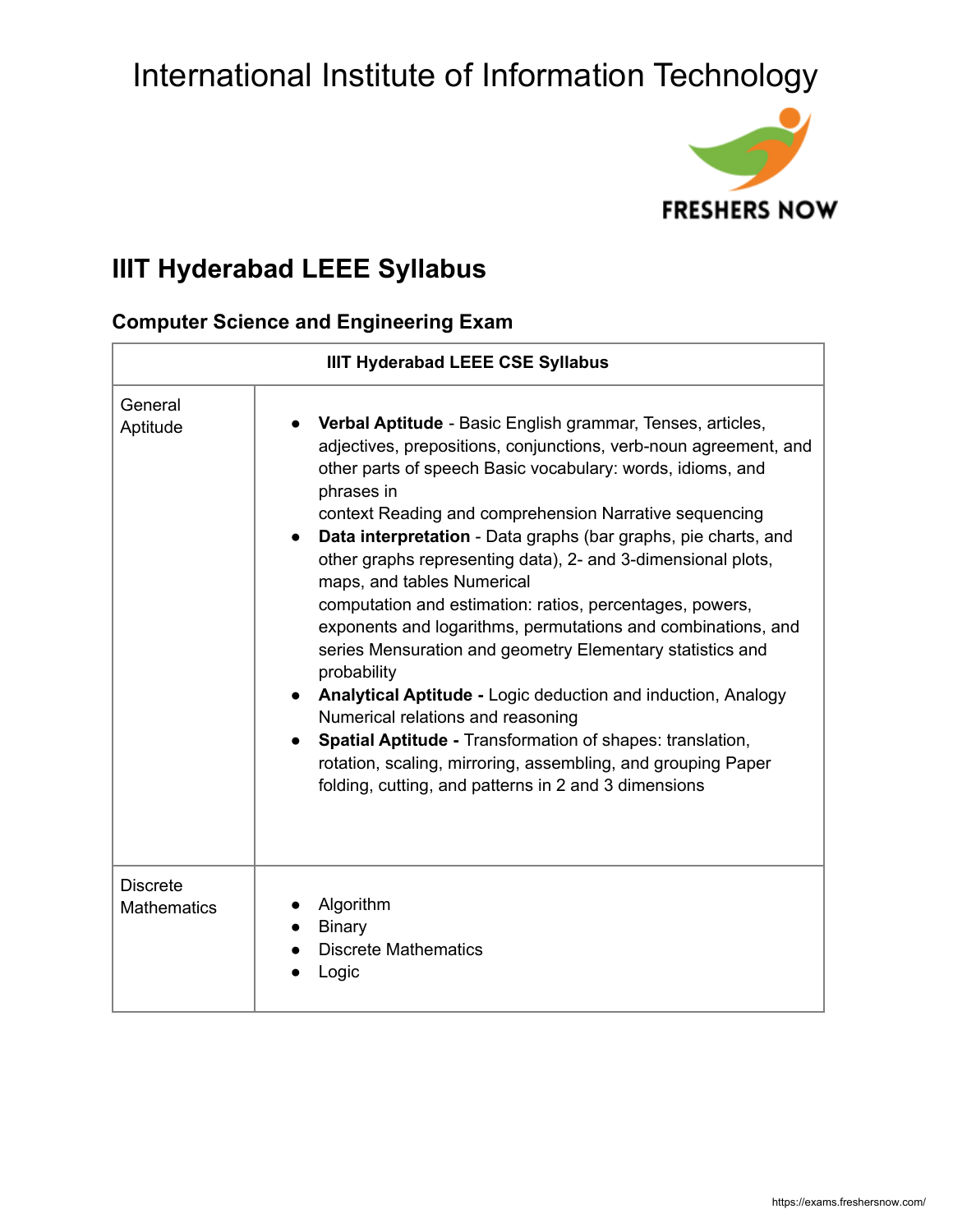

| <b>Digital Logic</b>     | Number System and Boolean Algebra<br>$\bullet$<br><b>Minimization Techniques</b><br>$\bullet$<br><b>Combinational Circuits</b><br><b>Sequential Circuits</b><br><b>Memory Devices</b>             |
|--------------------------|---------------------------------------------------------------------------------------------------------------------------------------------------------------------------------------------------|
| Computer<br>Organization | <b>Basic Computer Instructions</b><br>Instruction Design and Format<br>$\bullet$<br><b>Computer Arithmetic</b><br>$\bullet$<br>Microprogrammed Control<br>$\bullet$<br><b>Memory Organization</b> |
| Data Structures          | Array<br>Pointer<br>Structure<br><b>Linked List</b><br><b>Stack</b><br>Queue<br>Graph<br>Searching<br>$\bullet$<br>Sorting<br>Programs                                                            |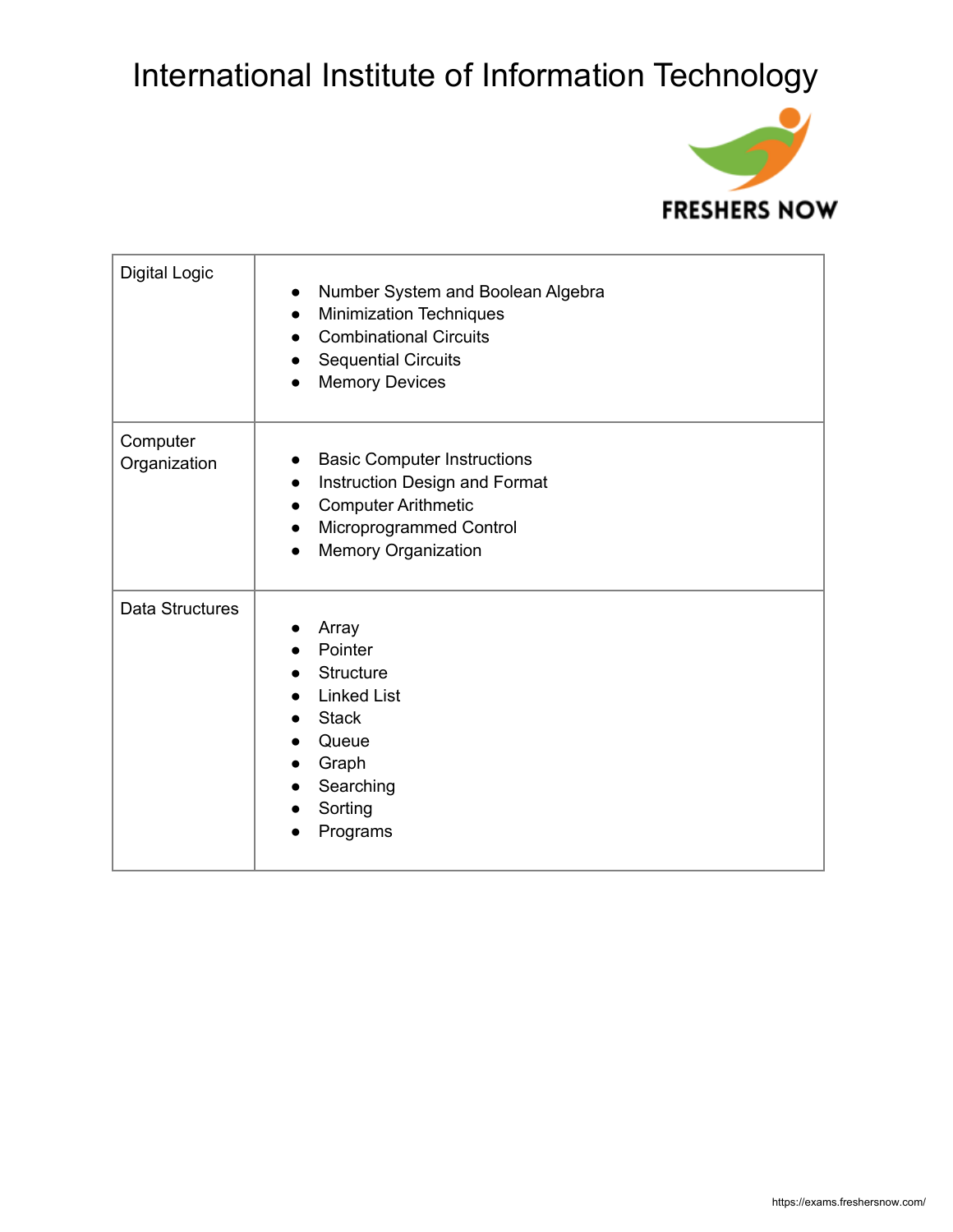

| C-Programming | Arrays<br>Conditional statements and switches<br>• File handling<br>• Variables and handling datatypes<br>Structures<br><b>Functions</b><br><b>Pointers</b><br>System-level operations using inbuild headers<br>$\bullet$<br>• Building functions of Strings |
|---------------|--------------------------------------------------------------------------------------------------------------------------------------------------------------------------------------------------------------------------------------------------------------|
|---------------|--------------------------------------------------------------------------------------------------------------------------------------------------------------------------------------------------------------------------------------------------------------|

#### **Electronics and Communications Engineering Exam**

| <b>IIIT Hyderabad LEEE ECE Syllabus</b> |                                                                                                                                                                                                                                                                                                                                                                                                                                                                                                                                                                                                                                                                                                                                                                                                                                                                                                                                              |
|-----------------------------------------|----------------------------------------------------------------------------------------------------------------------------------------------------------------------------------------------------------------------------------------------------------------------------------------------------------------------------------------------------------------------------------------------------------------------------------------------------------------------------------------------------------------------------------------------------------------------------------------------------------------------------------------------------------------------------------------------------------------------------------------------------------------------------------------------------------------------------------------------------------------------------------------------------------------------------------------------|
| General<br>Aptitude                     | • Verbal Aptitude - Basic English grammar, Tenses, articles,<br>adjectives, prepositions, conjunctions, verb-noun agreement, and<br>other parts of speech Basic vocabulary: words, idioms, and<br>phrases in<br>context Reading and comprehension Narrative sequencing<br>• Data interpretation - Data graphs (bar graphs, pie charts, and<br>other graphs representing data), 2- and 3-dimensional plots,<br>maps, and tables Numerical<br>computation and estimation: ratios, percentages, powers,<br>exponents and logarithms, permutations and combinations, and<br>series Mensuration and geometry Elementary statistics and<br>probability<br>Analytical Aptitude - Logic deduction and induction, Analogy<br>Numerical relations and reasoning<br>• Spatial Aptitude - Transformation of shapes: translation,<br>rotation, scaling, mirroring, assembling, and grouping Paper<br>folding, cutting, and patterns in 2 and 3 dimensions |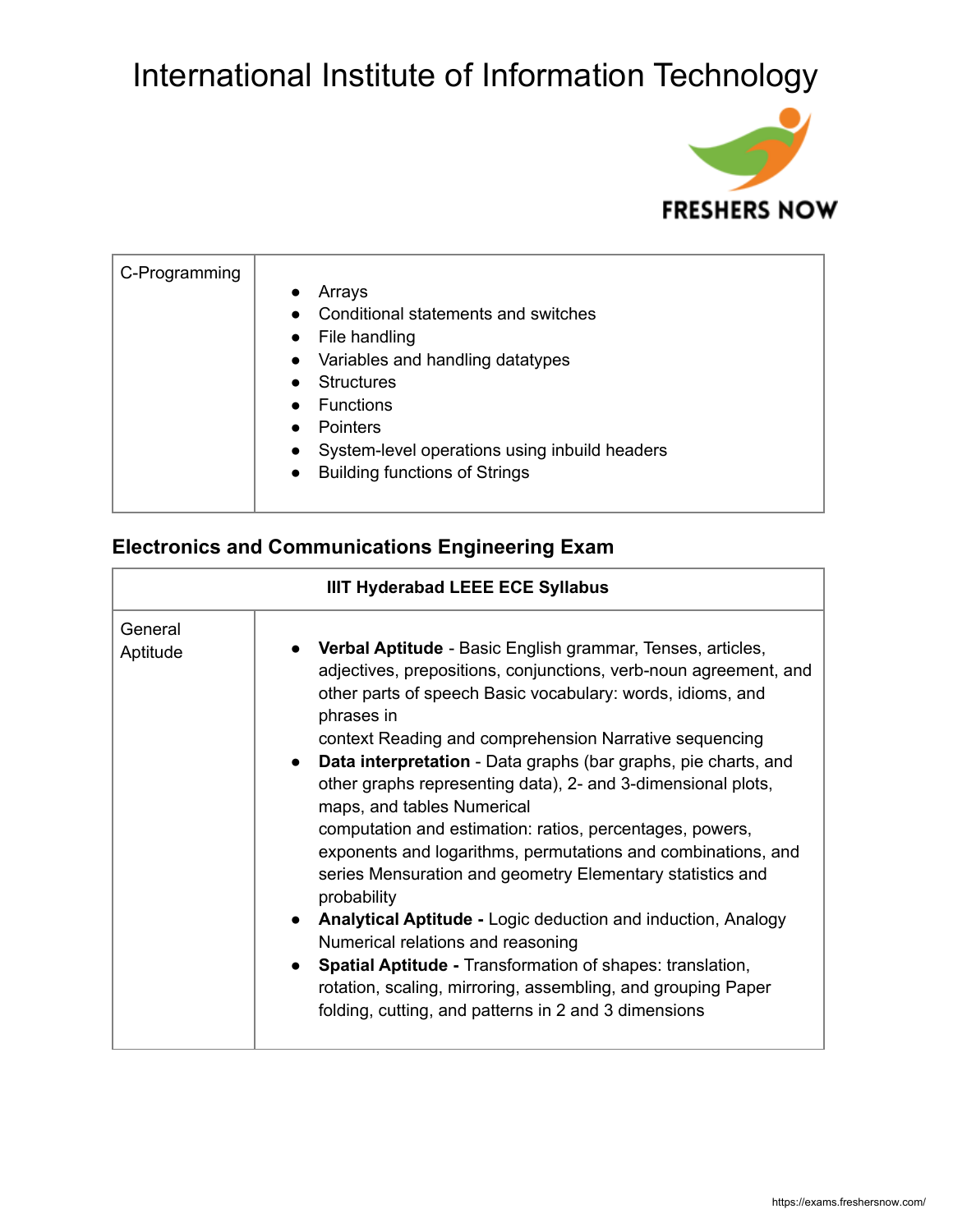

| <b>Digital Logic</b>                         | Number System and Boolean Algebra<br><b>Minimization Techniques</b><br>$\bullet$<br><b>Combinational Circuits</b><br>$\bullet$<br><b>Sequential Circuits</b><br>$\bullet$<br><b>Memory Devices</b><br>$\bullet$                                                                                                                                                                                                                                                                         |
|----------------------------------------------|-----------------------------------------------------------------------------------------------------------------------------------------------------------------------------------------------------------------------------------------------------------------------------------------------------------------------------------------------------------------------------------------------------------------------------------------------------------------------------------------|
| <b>Circuit Theory</b><br>and Networks        | Network analysis using KCL and KVL<br>Laplace transform<br>$\bullet$<br><b>Network Theorems</b><br>$\bullet$<br>Phasor diagrams<br>$\bullet$<br><b>Transient Analysis of First-order circuits</b><br>$\bullet$<br><b>Magnetic Coupled circuits</b><br>$\bullet$<br>Resonance<br>$\bullet$<br><b>Two-port Networks</b>                                                                                                                                                                   |
| Electronic<br>Devices and<br><b>Circuits</b> | Semiconductor diode: I-V characteristics for forward and reverse<br>bias; and diode as a rectifier<br>I-V characteristics of LED, solar cell, photodiode, and Zener<br>$\bullet$<br>diode; Zener diode used as a voltage regulator<br>Junction transistor, characteristics of a transistor, transistor<br>action; transistor as an amplifier (common emitter configuration)<br>and oscillator<br>Logic gates (OR, AND, NOT, NAND and NOR).<br>Transistor as a switch.<br>Semiconductors |
| Signals and<br>Systems                       | Discrete-Time Signals<br>Fourier Series and its Application<br><b>LTI Systems</b><br><b>Representation of Continuous</b><br>Discrete-Time Signals and Sampling Theorem                                                                                                                                                                                                                                                                                                                  |